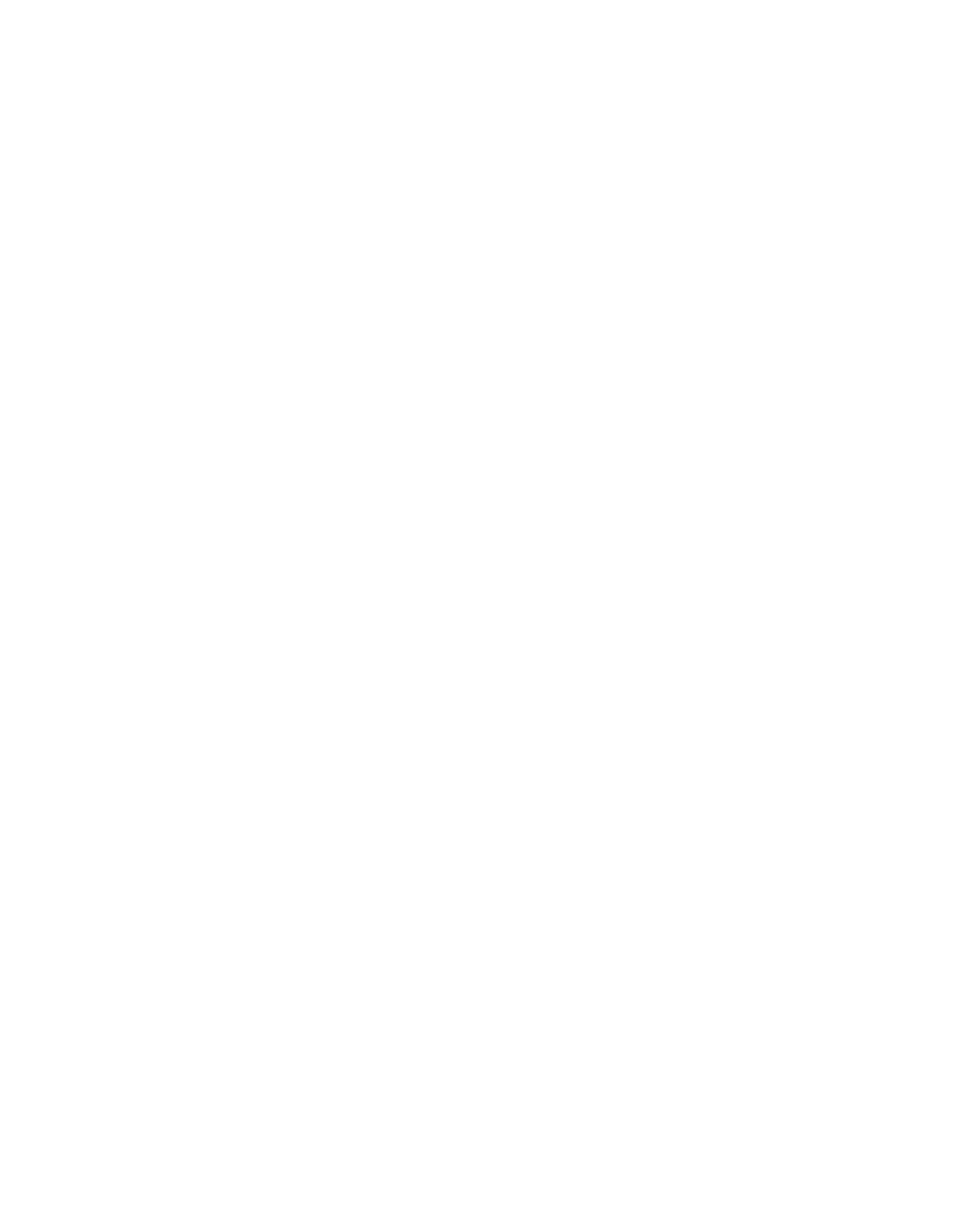## **BILL 7**

#### 2018

## **SUPPORTING ALBERTA'S LOCAL FOOD SECTOR ACT**

*(Assented to , 2018)* 

## *Table of Contents*

- **1** Definitions
- **2** Purposes
- **3** Application

## **Part 1 Local Food**

- **4** Alberta Local Food Week
- **5** Local Food Council
- **6** Certification program

## **Part 2 Organic Agricultural Products**

- **7** Definitions
- **8** Certification
- **9** Prohibition

#### **Complaints**

- **10** Complaint
- **11** Verification of certification status

#### **Inspections and Investigations**

- **12** Designation of inspectors
- **13** Inspections, investigations
- **14** No obstruction
- **15** Order
- **16** Recovery of fees, charges and costs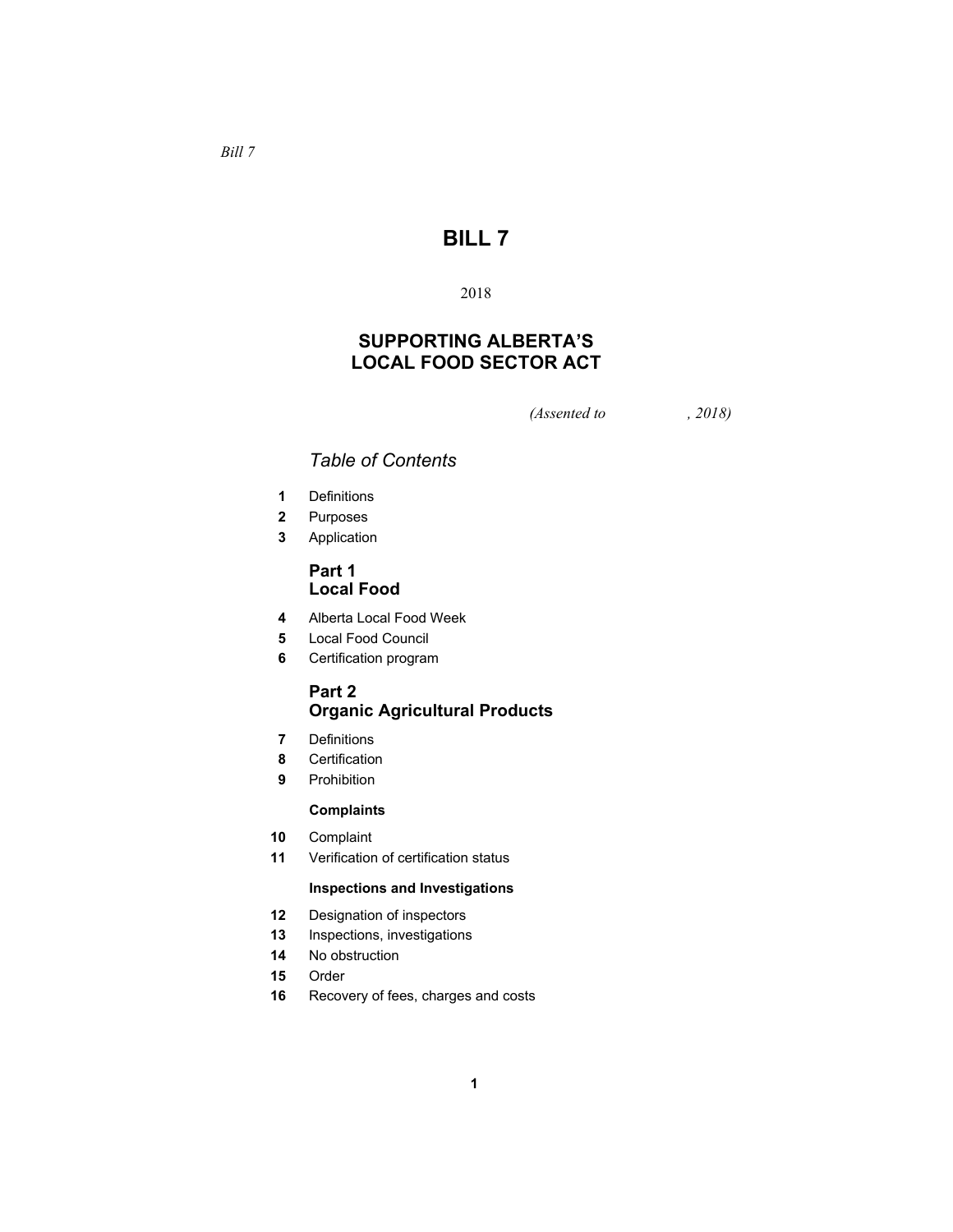**17** Sharing information

#### **Offences**

- **18** Offences
- **19** Limitation period

#### **Regulations**

**20** Regulations

#### **Coming into Force**

**21** Coming into force

#### **Preamble**

WHEREAS local food providers are important and valued contributors to the provincial economy and to Albertans' quality of life;

WHEREAS Alberta producers, processors and other members of the Province's supply chain are instrumental to meeting consumer demand for fresh and healthy local food and beverages that are grown, harvested or made in Alberta;

WHEREAS a thriving local food sector continues to build on the strengths of the Province's agriculture and food industry, which includes a highly productive land base, diversity of crops, livestock and agricultural products, innovative and dedicated producers and processors of all sizes and an effective network of distributors, retailers, restauranteurs and other sales venues;

WHEREAS the success of the local food sector is supported by increased consumer awareness and effective assurance systems;

THEREFORE HER MAJESTY, by and with the advice and consent of the Legislative Assembly of Alberta, enacts as follows:

#### **Definitions**

**1** In this Act,

- (a) "agricultural product" means
	- (i) an animal, a plant or an animal and plant product,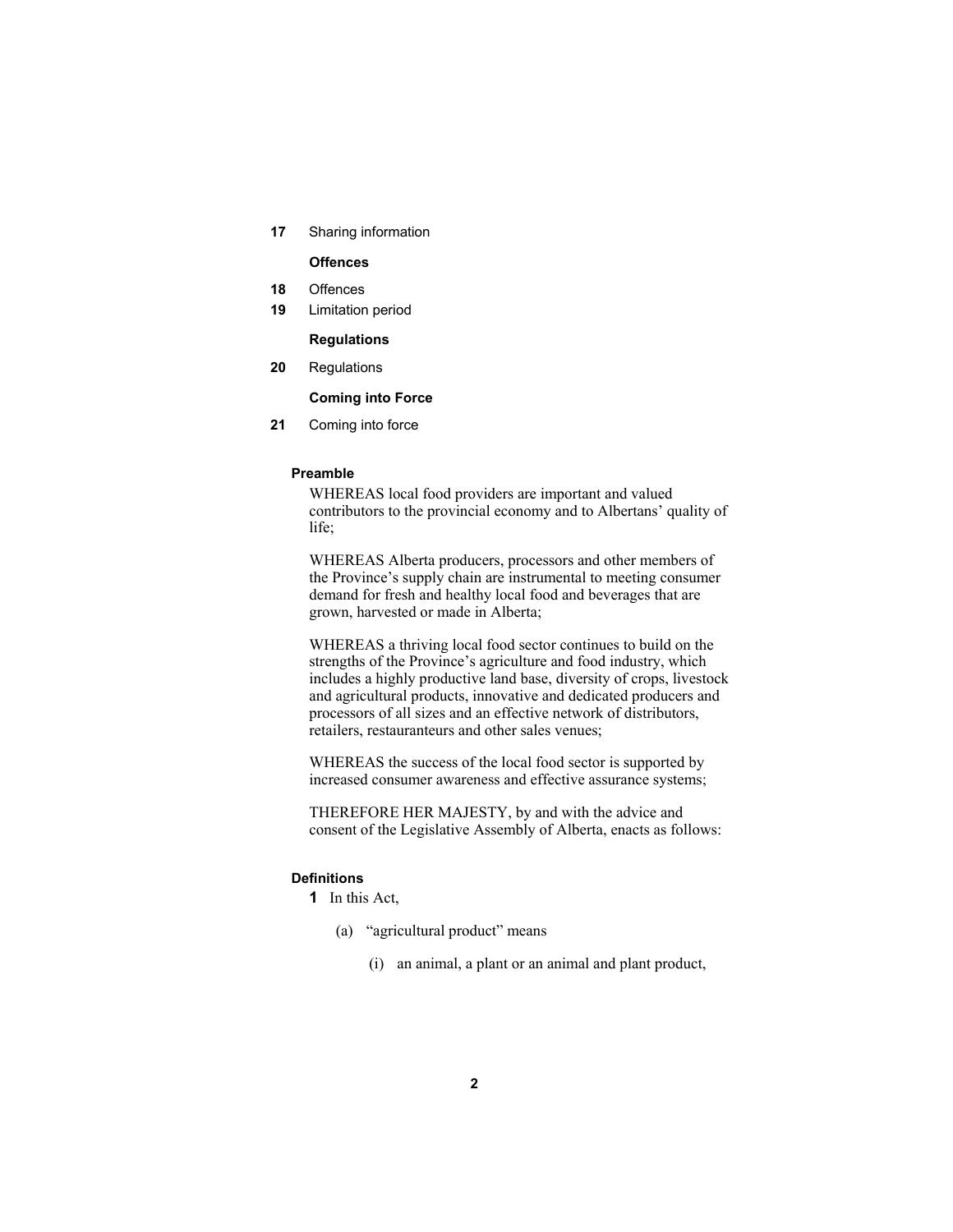- (ii) a product, including any food or drink, wholly or partly derived from an animal or a plant, or
- (iii) a product prescribed for the purpose of this Act as an agricultural product;
- (b) "Council" means a Local Food Council established under section 5;
- (c) "inspector" means a person designated as an inspector under section 12;
- (d) "local food" means
	- (i) agricultural products produced in Alberta, including forest or freshwater food, and
	- (ii) subject to any limitations in the regulations, agricultural products processed in Alberta;
- (e) "Minister" means the Minister of Agriculture and Forestry;
- (f) "*Organic Products Regulations*" means the *Organic Products Regulations, 2009* (SOR 176/2009) made under the *Canada Agricultural Products Act* (Canada);
- (g) "process" has the meaning provided in the regulations;
- (h) "processor" means a person who processes agricultural products;
- (i) "produce" means to rear, grow or harvest;
- (j) "producer" means a person who is engaged in the production of an agricultural product.

#### **Purposes**

- **2** The purposes of this Act are
	- (a) to encourage the development and success of a local food sector throughout the Province, and
	- (b) to regulate agricultural products that are produced or processed in the Province and marketed and sold as organic products within the Province.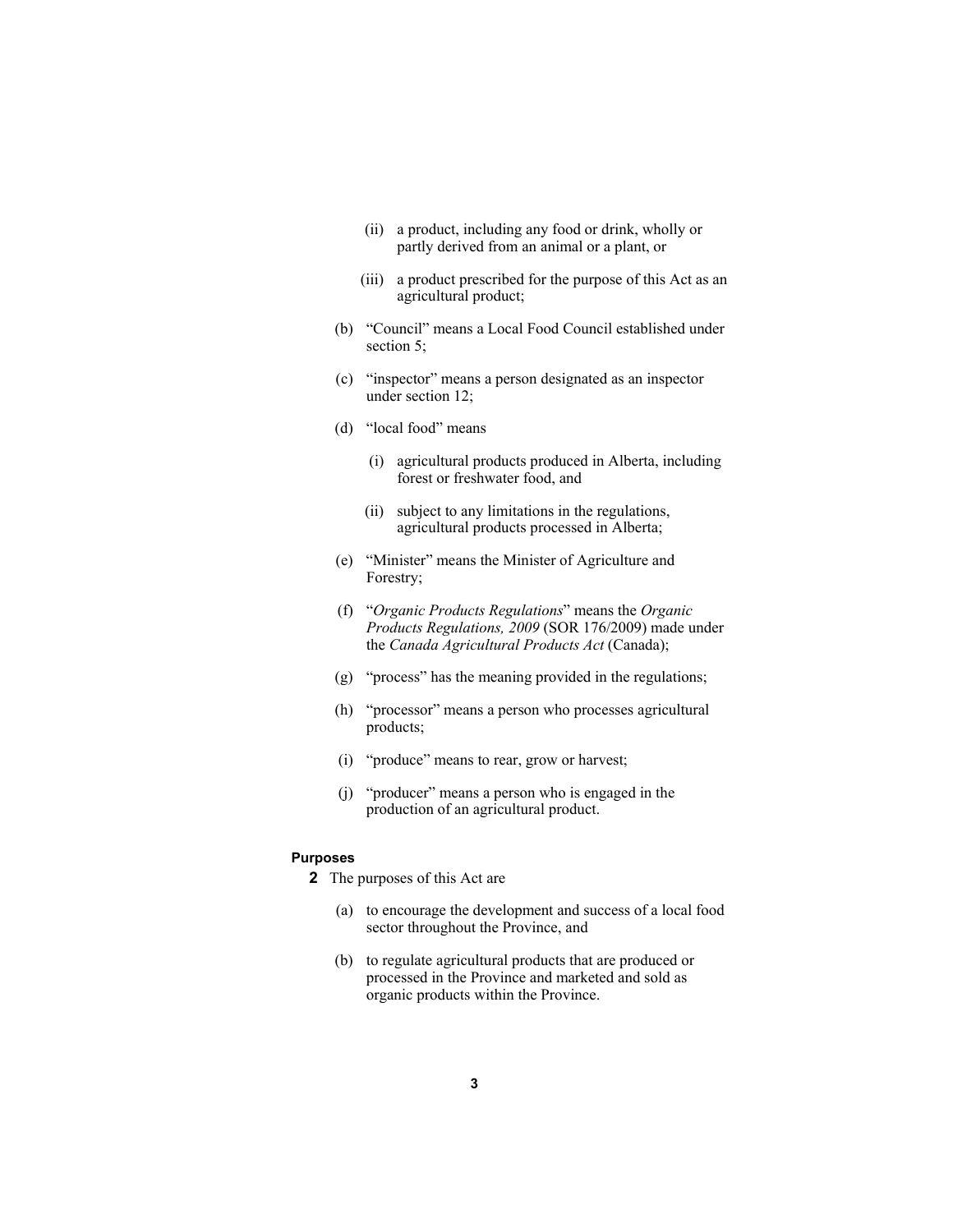#### **Application**

**3** This Act applies to

- (a) agricultural products produced or processed in the Province, and
- (b) agricultural products produced or processed in the Province that are intended to be marketed and sold within the Province as organic products.

### **Part 1 Local Food**

#### **Alberta Local Food Week**

**4** The week preceding the 3rd weekend in August in each year is proclaimed as Alberta Local Food Week.

#### **Local Food Council**

**5(1)** The Minister shall, in accordance with section 7 of the *Government Organization Act*, establish a Local Food Council to provide a report containing advice and recommendations regarding provincial policies, programs, pilot projects or initiatives to support the continued growth and sustainability of Alberta's local food sector, including the following matters:

- (a) potential barriers and challenges for local food producers and local food processors, including specific challenges faced by small producers and processors;
- (b) local food aggregation and distribution;
- (c) risk management tools for local food producers and processors;
- (d) increasing access to local food;
- (e) consumer awareness of local food;
- (f) certification opportunities for local food producers and local food processors.

**(2)** The Minister shall ensure that the members appointed to the Council are representative of Alberta's local food sector, including small producers and processors.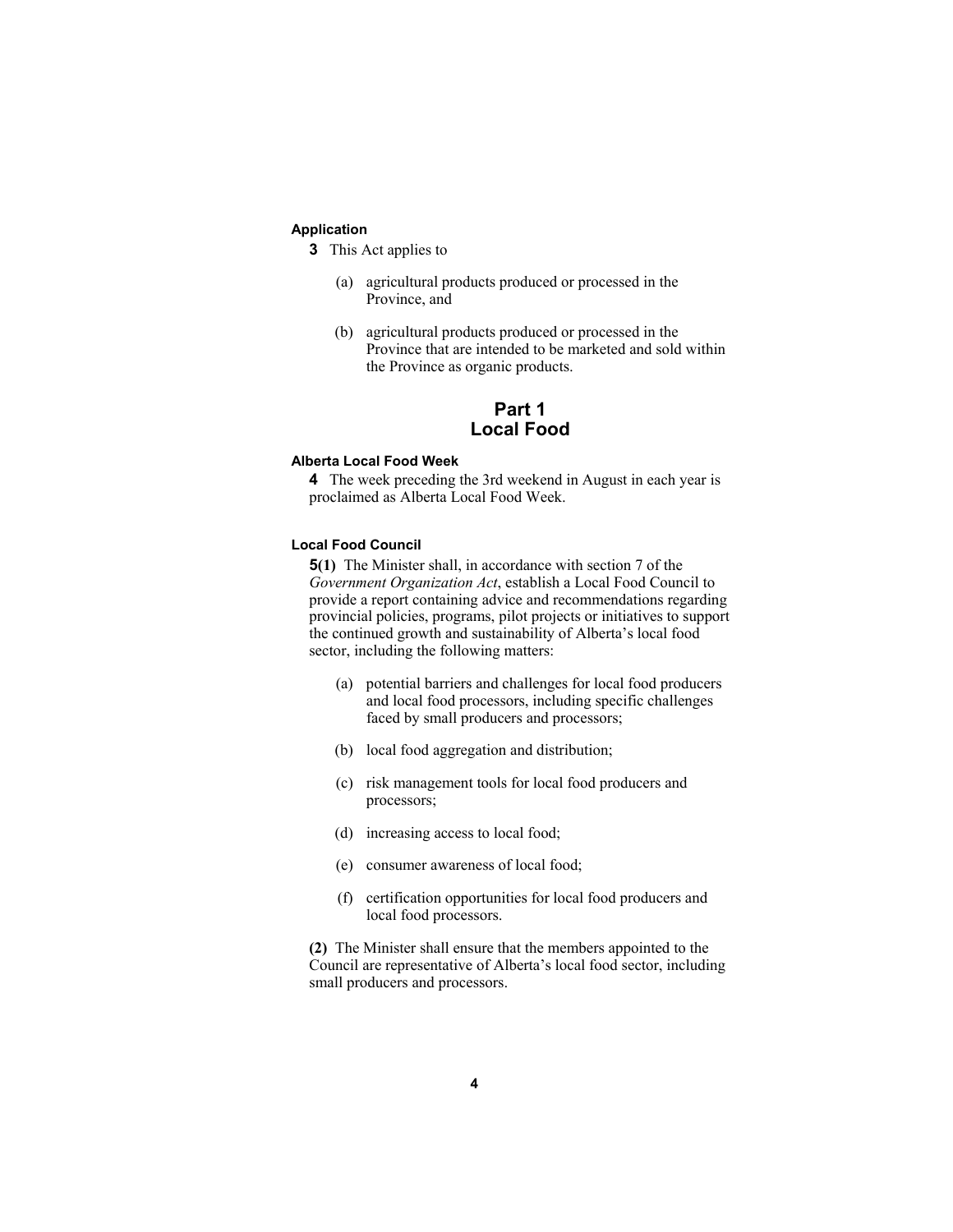**(3)** The Minister shall designate a chair of the Council.

**(4)** Not later than 12 months after a Council is established under subsection (1), the Council must submit a final report to the Minister providing the advice and recommendations of the Council on the matters referred to in subsection (1).

**(5)** The Council is dissolved on the date the Minister accepts the Council's report or such later date determined by the Minister.

#### **Certification program**

- **6** The Minister may make regulations
	- (a) establishing a certification program for agricultural products other than those certified as organic products under Part 2;
	- (b) respecting the creation of a protected label, the use of which may be restricted or prohibited.

## **Part 2 Organic Agricultural Products**

#### **Definitions**

- **7** In this Part,
	- (a) "advertise" means to directly or indirectly promote the sale of an agricultural product;
	- (b) "certification body" means a body that is accredited by the Canadian Food Inspection Agency that is responsible for the certification of agricultural products under the *Organic Products Regulations*;
	- (c) "certification record" means a record of certification obtained in accordance with section 8;
	- (d) "organic product" means an agricultural product that is certified by a certification body as meeting the *Organic Products Regulations*;
	- (e) "vendor" means a person who offers for sale agricultural products.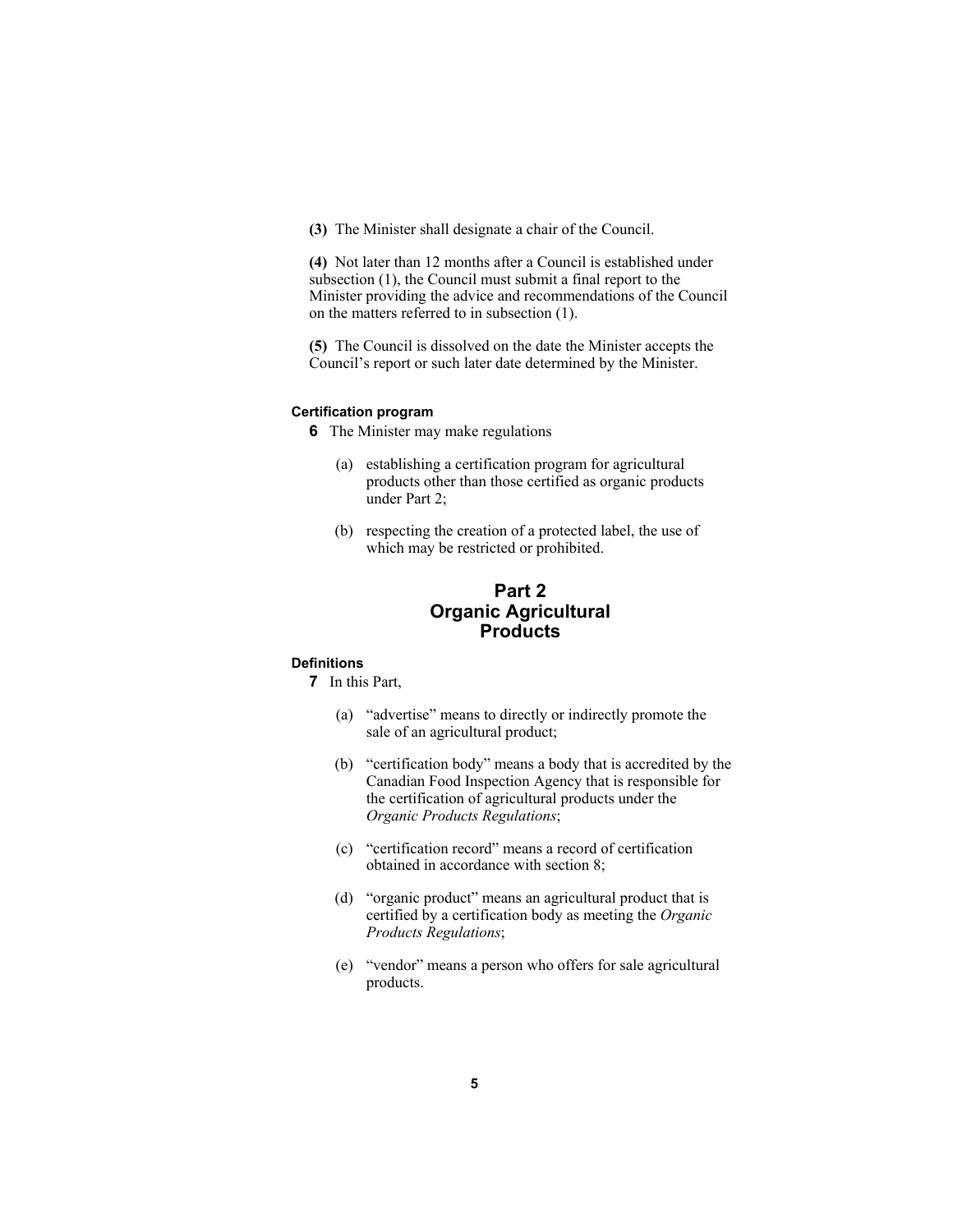#### **Certification**

**8** A producer or processor who advertises, labels or offers for sale an agricultural product that is produced or processed in the Province for sale in the Province as an organic product must hold the appropriate certification for that product in accordance with the *Organic Products Regulations*.

#### **Prohibition**

**9** No person shall advertise, label or offer for sale an agricultural product produced or processed in the Province for sale in the Province using the term "organic", "biologique", "organically grown", "organically raised", "organically produced" or similar words, including abbreviations of, symbols for and phonetic renderings of those words, or any other term prescribed in the regulations unless the producer of the agricultural product holds the appropriate certification for that product in accordance with section 8.

#### **Complaints**

#### **Complaint**

**10** A person may, in accordance with the regulations, make a complaint to the Minister regarding the advertising, labelling or offering for sale of an agricultural product that the person suspects is not certified in accordance with section 8.

#### **Verification of certification status**

**11(1)** On receipt of a complaint under section 10, an inspector must verify that the producer or processor of the agricultural product that is the subject of the complaint holds the appropriate certification in accordance with section 8.

**(2)** If the producer or processor of the agricultural product holds the appropriate certification, the inspector must notify the complainant of the producer's or processor's certification status and conclude the inspection.

**(3)** If the producer or processor of the agricultural product does not hold the appropriate certification, the inspector must conduct an investigation.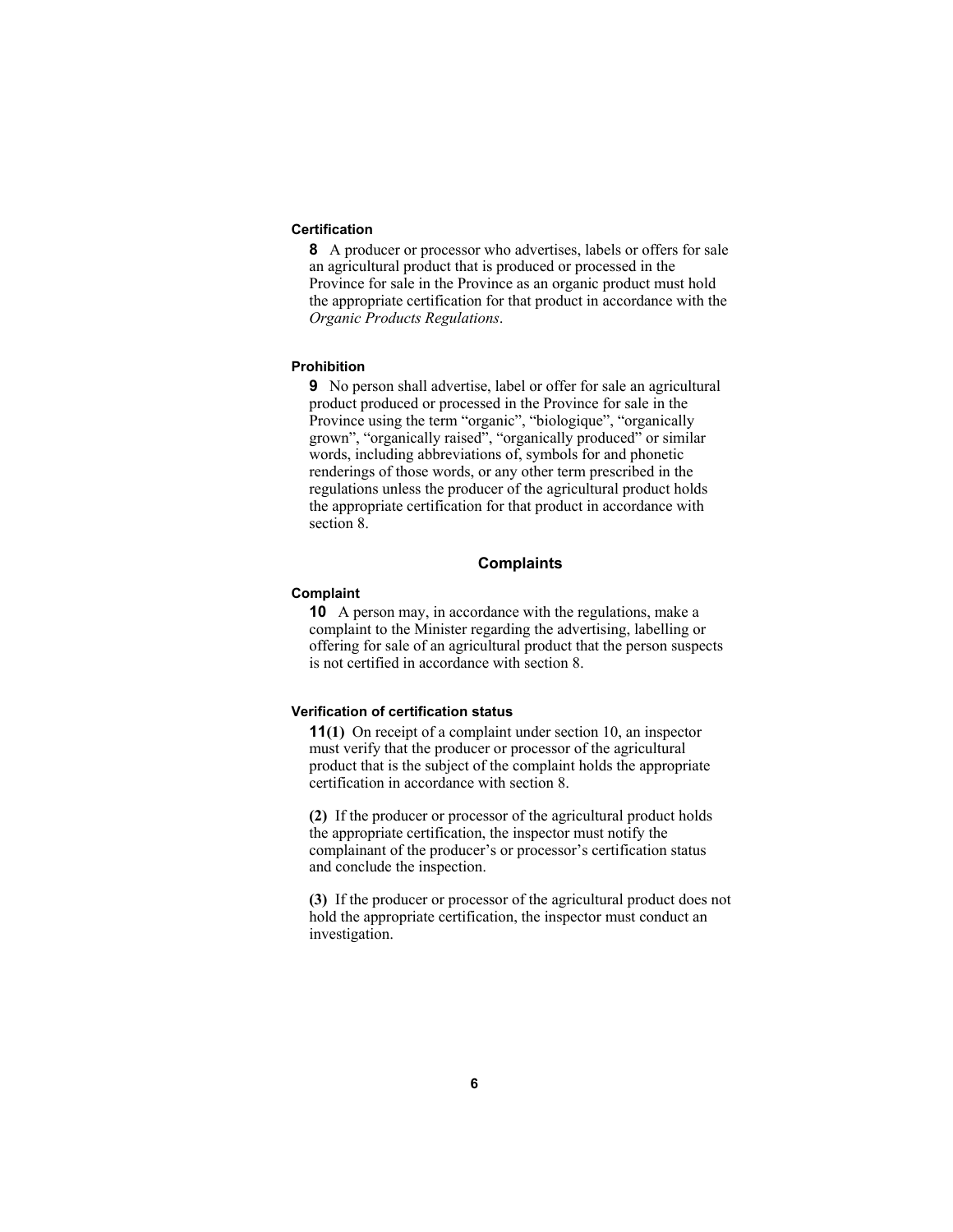#### **Inspections and Investigations**

#### **Designation of inspectors**

**12** The Minister may, on terms and conditions specified by the Minister, designate any person or class of persons to act as an inspector for the purposes of this Act.

#### **Inspections, investigations**

**13(1)** On receipt of a complaint under section 10, an inspector may conduct an inspection or investigation to determine whether a person is complying with this Act, the regulations or an enforcement instrument.

**(2)** In conducting an inspection or investigation, an inspector may do one or more of the following:

- (a) subject to subsection (4), enter, at any reasonable time, any place, including any means of conveyance or transport, where an inspector has reason to believe that
	- (i) agricultural products are sold,
	- (ii) advertising materials, packaging or labels for an agricultural product are created or kept,
	- (iii) a certification record is kept, or
	- (iv) a record related to the sale of an agricultural product is kept;
- (b) examine a certification record, a record related to the sale of an agricultural product, any other relevant record or advertising material, packaging or label of an agricultural product;
- (c) by written notice, require a person to provide, at a time, date and place specified in the notice, a certification record, a record related to the sale of an agricultural product, any other relevant record or advertising material, packaging or label of an agricultural product;
- (d) subject to subsection (3), remove for review and copying a certification record, a record related to the sale of an agricultural product, any other relevant record or advertising material, packaging or label of an agricultural product;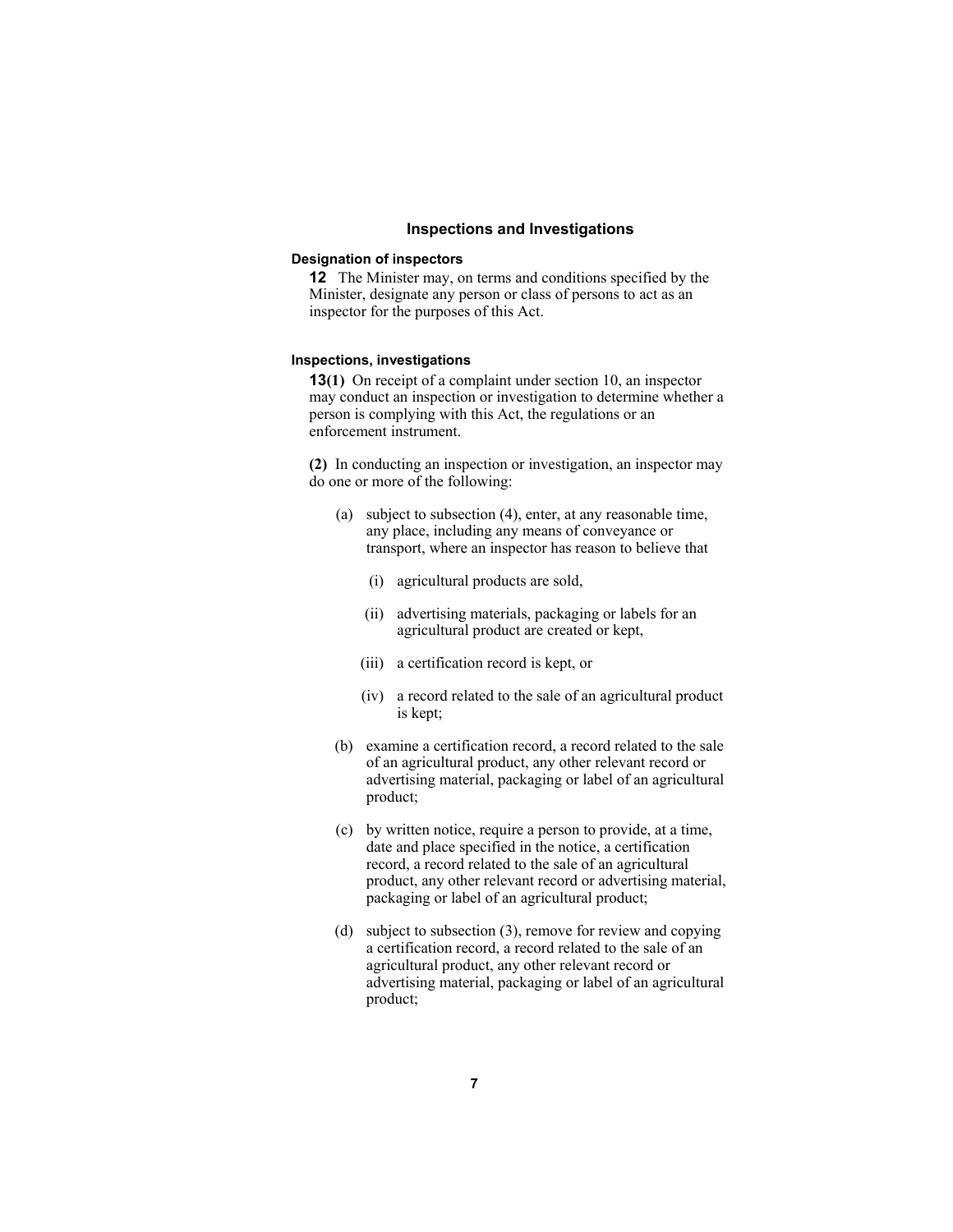- (e) use data storage, information processing or retrieval devices or systems that are used by a processor, producer or vendor in order to examine a certification record or other record in readable form;
- (f) question any person on matters the inspector believes may be relevant;
- (g) require a person to provide oral or written statements, whether under oath or otherwise, at a specified time, date and place.

**(3)** An inspector who removes a record or advertising material, packaging or label under subsection (2)(d) must provide a receipt and return the record or advertising material, packaging or label to the person who provided it within a reasonable time.

**(4)** An inspector may enter a private dwelling under subsection (2)(a) only with the consent of the occupant of the private dwelling or pursuant to an order under subsection (5).

**(5)** If the consent required under subsection (4) is refused or cannot reasonably be obtained, the inspector may apply to a justice as defined in the *Provincial Offences Procedure Act* for an order directing the occupant to permit the inspector to enter the private dwelling to exercise the inspector's powers and perform the inspector's duties and functions.

#### **No obstruction**

**14** No person shall obstruct or hinder, or make a false or misleading statement either orally or in writing to, an inspector who is carrying out duties or functions under this Act.

#### **Order**

**15(1)** Where an inspector is of the opinion that

- (a) a person is advertising or offering for sale an agricultural product as an organic product, and
- (b) the agricultural product is not certified in accordance with section 8,

the inspector may issue an order to the person to stop selling the agricultural product as an organic product.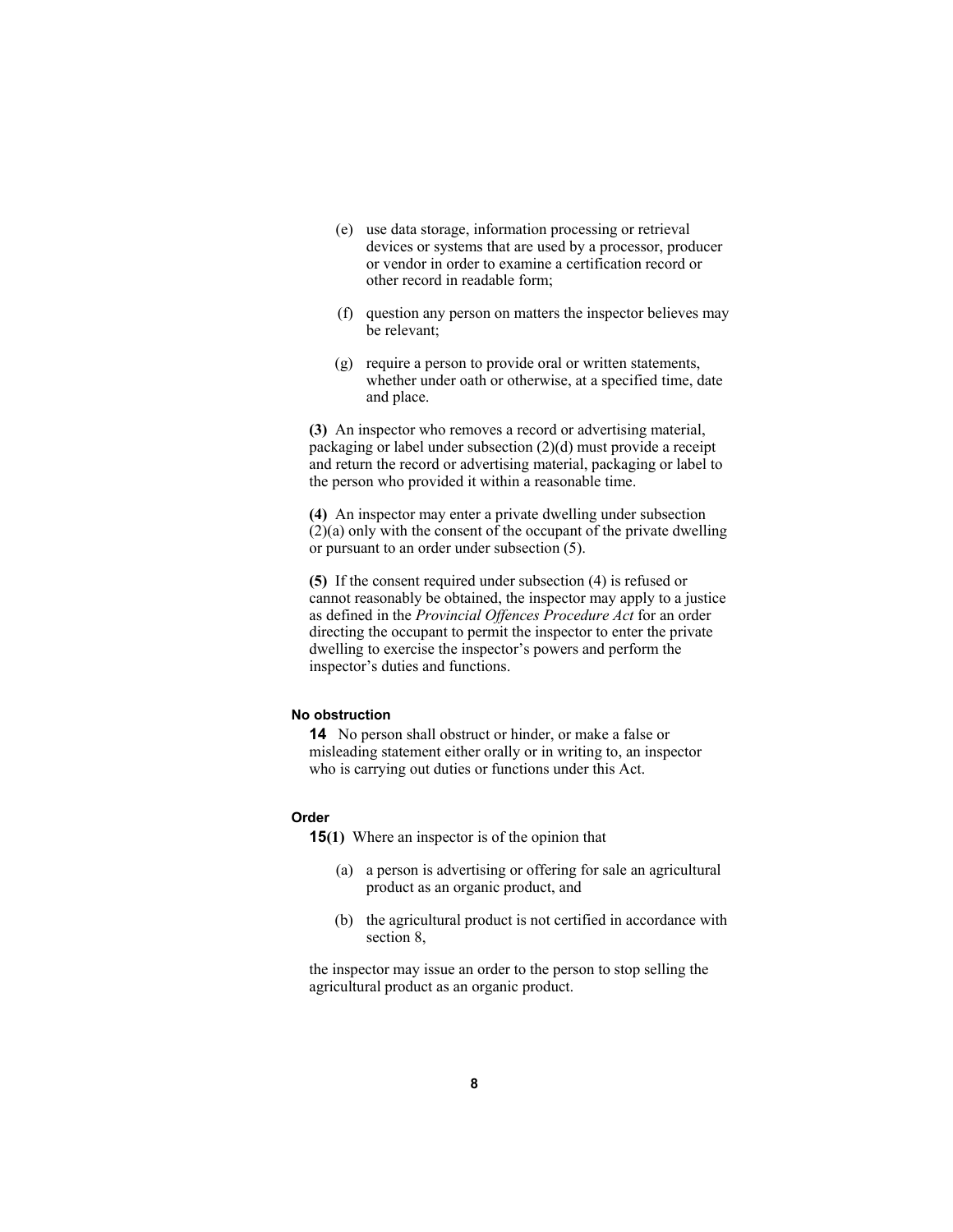**(2)** An order under this section may order the person to whom it is directed to take any or all of the following measures:

- (a) take any action specified by the inspector to prevent the further advertising or offering for sale of the agricultural product as an organic product;
- (b) destroy or otherwise dispose of all advertising materials, packaging or labels that indicate that the agricultural product is an organic product or that reference a prescribed term;
- (c) take any other action the inspector considers to be necessary;
- (d) report to an inspector on any matter ordered to be done in accordance with the order.

**(3)** The person to whom an order is directed in this section shall comply with the order.

#### **Recovery of fees, charges and costs**

**16(1)** The Crown may recover from a producer, processor or vendor any prescribed fees or charges and any costs incurred by the Crown in relation to anything required or authorized under this Act, including, but not limited to,

- (a) the inspection of a place, advertising materials, packaging or labels, or the storage, removal, disposal or return of advertising materials, packaging or labels required or authorized under this Act, and
- (b) the forfeiture, disposal, seizure or detention of advertising materials, packaging or labels under this Act.

**(2)** Any fees, charges or costs that are recoverable by the Crown may be recovered as a debt due to the Crown.

#### **Sharing information**

**17(1)** For the purpose of administering and enforcing this Act, and to generate information for statistical purposes, the Minister may disclose to a certification body, the Canadian Food Inspection Agency or other prescribed persons or government agencies information collected under this Act, including personal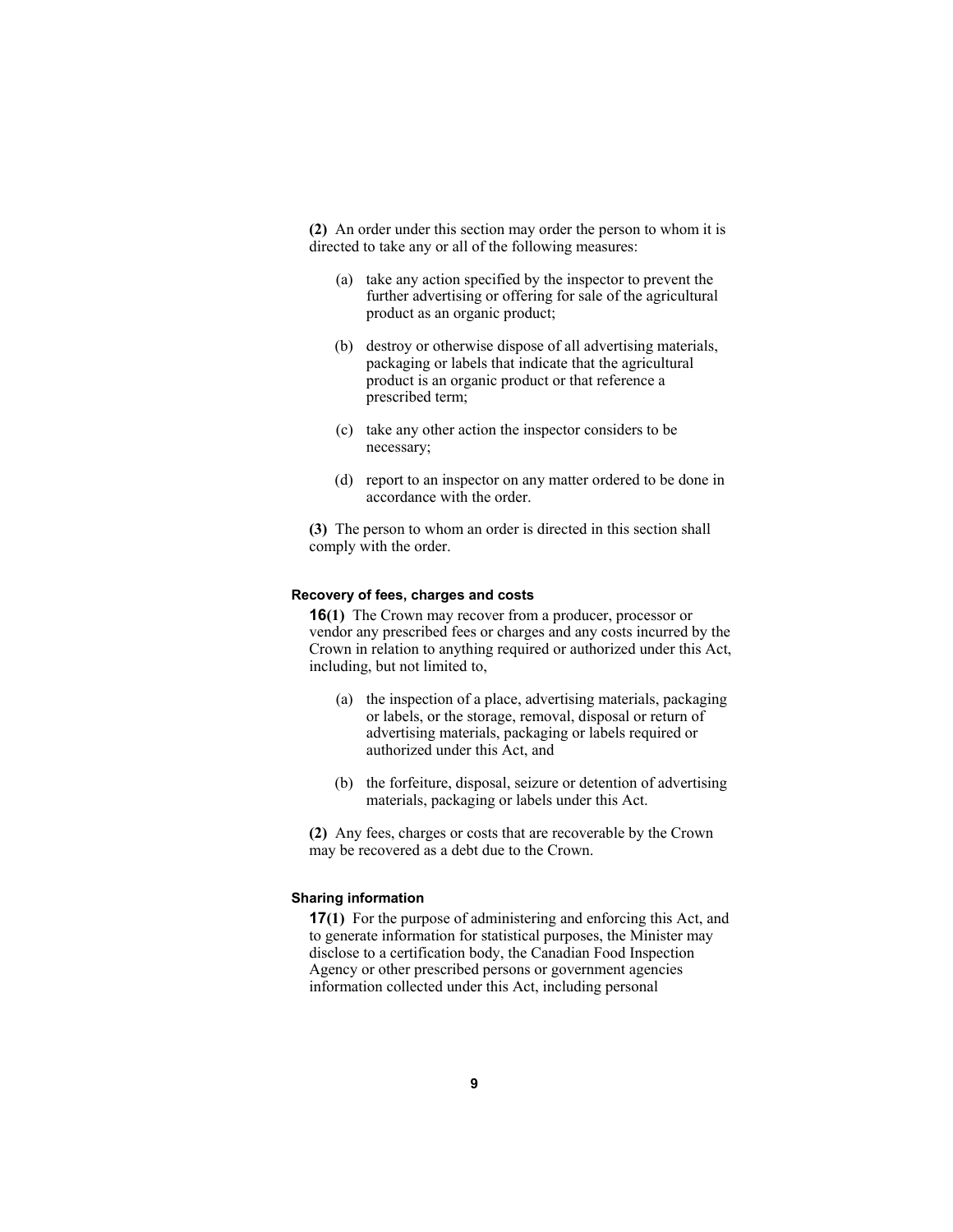information as defined in the *Freedom of Information and Protection of Privacy Act*.

**(2)** The Minister may disclose to a complainant under section 10 information collected in the course of an inspection or investigation under this Act.

#### **Offences**

#### **Offences**

**18(1)** A person who contravenes section 9, 14 or 15(3) or the regulations is guilty of an offence and is liable

- (a) in the case of an individual, to a fine of not more than \$5000, and
- (b) in the case of a corporation, to a fine of not more than \$20 000.

**(2)** Where a corporation is guilty of an offence under this Act, an officer, director or agent of the corporation who directed, authorized, assented to, acquiesced in or participated in the commission of the offence is a party to and guilty of the offence and is liable to the fines provided for the offence, whether or not the corporation has been prosecuted for or convicted of the offence.

#### **Limitation period**

**19** A prosecution in respect of an offence under this Act or the regulations may not be commenced later than 2 years after the date on which evidence of the offence first came to the attention of the Minister.

#### **Regulations**

#### **Regulations**

**20** The Minister may make regulations

- (a) prescribing a product as an agricultural product for the purpose of section 1(a)(iii);
- (b) limiting what constitutes local food for the purpose of the definition of "local food" in section 1(d);
- (c) defining terms for the purposes of this Act;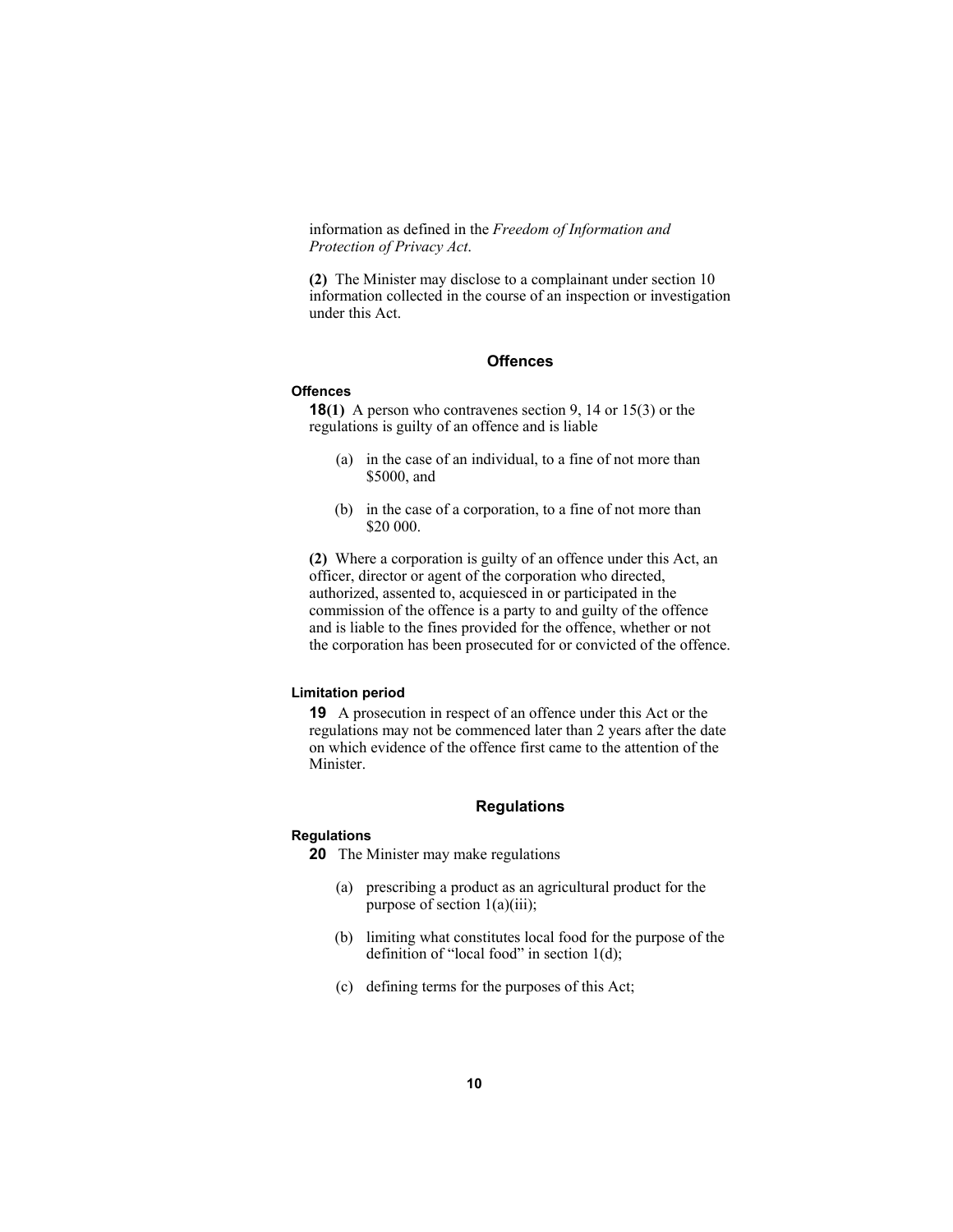- (d) prescribing terms for the purposes of section 9;
- (e) respecting the records to be kept in respect of organic products;
- (f) respecting labelling for organic products;
- (g) respecting the process for making and responding to complaints under section 10;
- (h) providing for measures to be taken respecting organic products or other things that do not meet, or are suspected on reasonable grounds of not meeting, the requirements of this Act;
- (i) regulating or prohibiting the advertising of any organic product, and establishing terms and conditions governing that advertising;
- (j) respecting the collection, use and disclosure of market information and statistics, the publication of studies dealing with the advertising of organic products and the conduct of surveys on any matter related to this Act;
- (k) prescribing any fees or charges for the purposes of section 16, including penalties and interest for the late payment of amounts owing;
- (l) prescribing persons or classes of persons and government agencies for the purpose of section 17(1);
- (m) exempting an agricultural product or a class of agricultural product from the application of this Act or any part of it;
- (n) respecting the collection, use and disclosure of information and records, including personal information as defined by the *Freedom of Information and Protection of Privacy Act*, for the purposes of this Act;
- (o) respecting any matter the Minister considers advisable for carrying out the intent and purposes of this Act.

#### **Coming into Force**

#### **Coming into force**

**21** Sections 7 to 19 come into force on April 1, 2019.